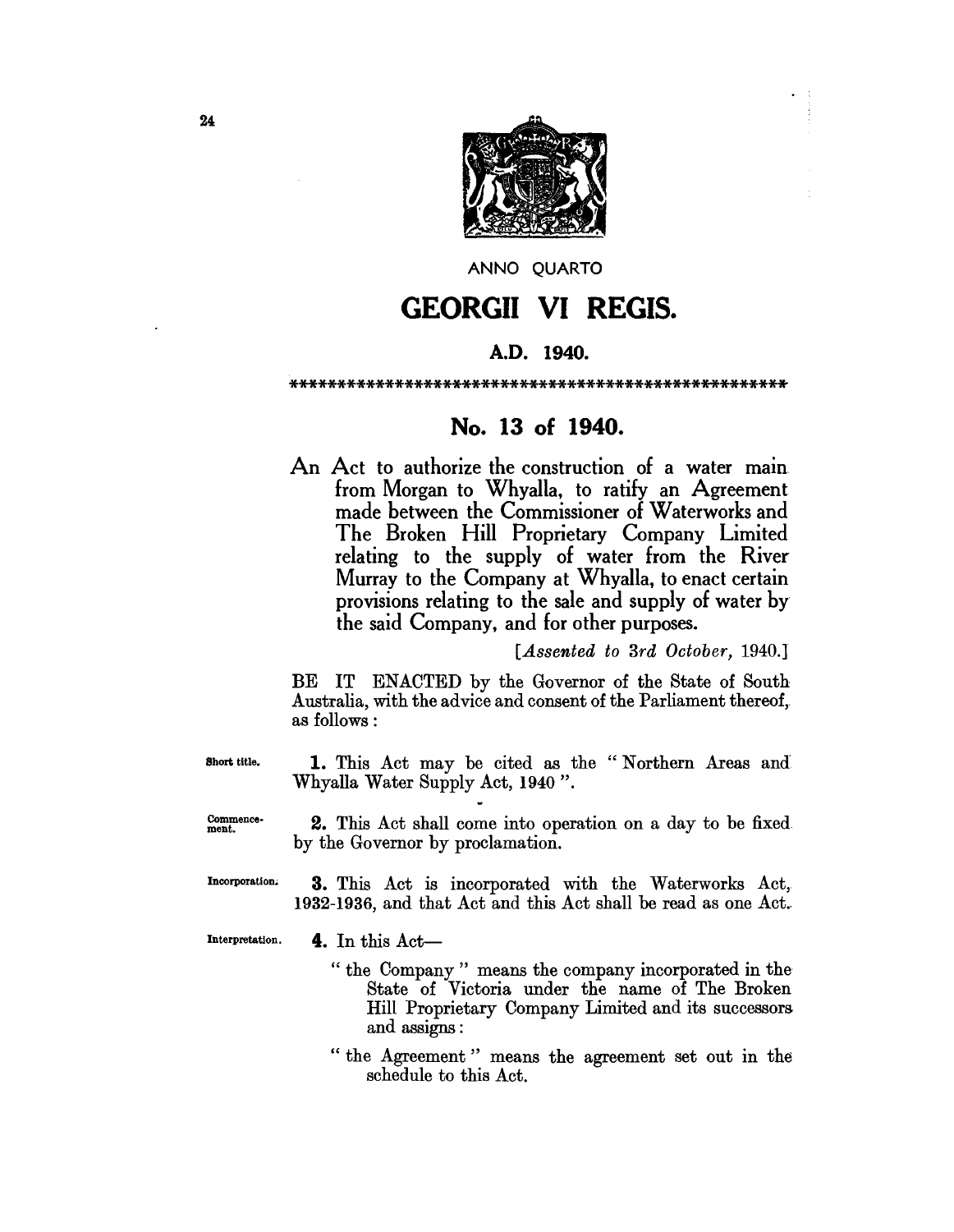**5.** The Commissioner of Waterworks may construct and construction of Morgan-<br>maintain-- . Whyalla pipe main and works.

- (a) a pipe line from a point at or near Morgan to a point at or near Whyalla for the purpose of supplying water drawn from the River Murray to Whyalla and to other towns and areas which can conveniently be supplied with water from the said pipe line:
- (b) any pumping stations, reservoirs, dams, buildings, structures and other works and equipment which he deems it expedient to construct and maintain in connection with the supply of water by means of the said pipe line.

#### **6.** (1) The Agreement is hereby ratified and approved.

(2) The Commissioner of Waterworks may in addition to exercising any of the powers conferred upon him by section 5 of this Act, construct and maintain any other works and equipment, and do any other act or thing which he deems it expedient to construct, maintain or do for the purpose of enabling him to carry out his obligations under the Agreement.

7. (1) The Commissioner may, at his discretion, charge  $_{\text{water at}}^{\text{Supply of}}$ the Company a price lower than that fixed in the Agreement reduced price for new rice for any water, above three hundred and forty million gallons industries. in any year of supply, which the Company may require for, or by reason of the establishment or carrying on of any new industries at Whyalla, or for or by reason of the extension of existing industries at Whyalla: Provided that if the Commissioner pursuant to this subsection sells to the Company at a price lower than that fixed in the Agreement any water required for the establishment or carrying on of new industries by any person other than the Company or for the extension of existing industries by any person other than the Company the Company shall make in the rates or prices charged to that person a reduction corresponding to the concession in price granted to the Company.

(2) In this section " year of supply" means year of supply as defined in the Agreement.

**8.** (1) Where any person (in this section called "the Supply of water **8.** (1) Where any person (in this section called "the supply of a<br>applicant "), other than the Company, desires a supply of prices to<br>water within the Whyelle Weter District for an by person of the gersons out approcess to water within the Whyalla Water District for or by reason of the than the company. establishment or carrying on by the applicant of any new industries at Whyalla, or for or by reason of the extension of

Ratiflcation of Agreement.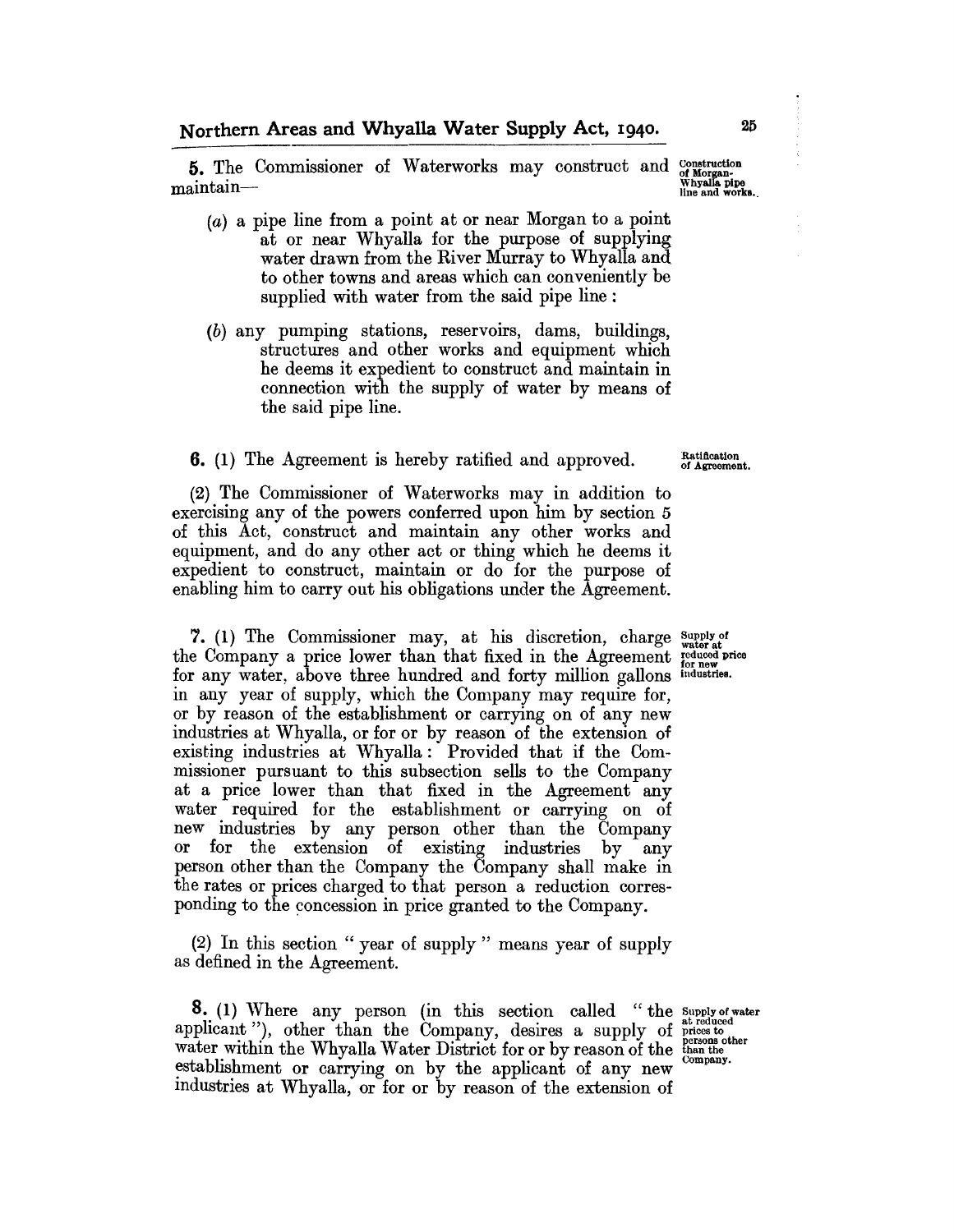**Teles of Secretary** 

existing industries by the applicant at Whyalla, at rates or prices lower than those for the time being charged by the Company, the applicant may apply to the Company for a supply at reduced rates.

(2) If the Company does not grant the application, it shall inform the Commissioner thereof and the Commissioner may, at his discretion, charge the Company a price lower than that fixed in the Agreement for such quantity of water as the Commissioner considers should be supplied to the applicant at reduced rates; and in such a case the Company shall make in the rates or prices charged to the applicant for water, a reduction corresponding to the reduction in price granted by the Commissioner to the Company: Provided that the Commissioner shall not charge the Company a price lower than that fixed in the Agreement, except for water supplied to the Company in excess of three hundred and forty million gallons in any year of supply.

 $\mathcal{F}_{\text{water}}^{\text{Supply of}}$  **9.** (1) The Governor may by proclamation declare that any company. area defined or described in the proclamation and consisting of land in or near Whyalla shall be the Whyalla Water District and may from time to time by proclamation revoke or vary any such proclamation.

> (2) The Company may supply water to consumers within the Whyalla Water District.

Application of Waterworks Aetto Company.

10. (1) Subject to this section, the Company may, within the Whyalla Water District, exercise any of the rights, powers and privileges conferred upon the Commissioner of Waterworks by Parts III., IV., V. and VIII. of the \Vaterworks Act, 1932- 1936, and those Parts of that Act shall, except as provided in this section, apply to the Company and other persons in the Whyalla Water District—

- (a) as if every reference in the said Parts to the Commissioner or the Engineer-in-Chief were a reference to the Company:
- (b) as if the Whyalla Water District were a water district within the meaning of that term as used in the said Act.
- (2) The Governor may by regulation-
	- (a) modify or alter any provision of the Waterworks Act, 1932-1936, so far as it applies in relation to the Whyalla Water District pursuant to this section, and in such a case the modified or altered provision shall apply in relation to the said District: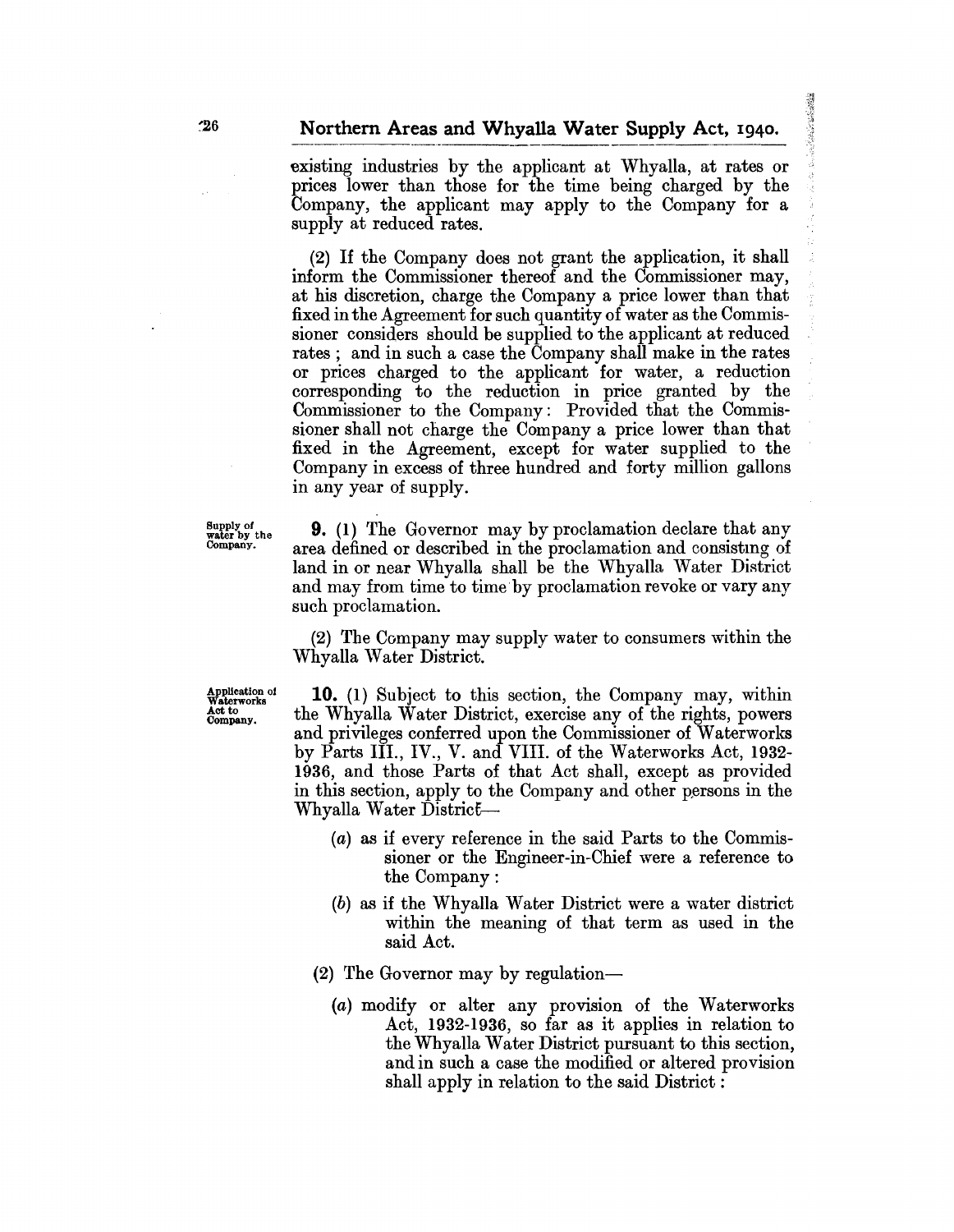- $(b)$  declare that any provision of the Waterworks Act, 1932-1936, shall not apply in relation to the Whyalla. Water District:
- (c) revoke or vary any regulation for the time beingin force under this section.

(3) Sections 7 and 8, subsection (3) of section 26, sections 27, 31a, subsection (3) of section 86, sections 100, 101, 110, 119a, 121 and 122 of the Waterworks Act, 1932-1936, shall not apply in relation to the Whyalla Water District.

(4) Instead of assessing any land or premises and declaring and recovering water rates thereon as provided in Part V. of the Waterworks Act, 1932-1936, the Company may sell water to the owner or occupier of such land or premises on terms mutually agreed upon between the Company and such owner or occupier.

(5) The Company shall at intervals of not more than three years submit to the Commissioner of Waterworks for his approval the scales or amounts of all rates or prices which it intends to charge for water within the Whyalla Water District, and shall not be entitled to recover from any person, in respect of water supplied or to be supplied, any money in excess of a sum computed on the basis of rates or prices approved by the said Commissioner: Provided that-

- (a) the Commissioner shall not refuse his approval to any rates or prices intended to be charged by the Company for any water if such rates or prices are not more than the cost of the water to the Company, plus the cost incurred by the Company in delivering the water to consumers:
- (b) for purposes of this proviso the cost of any water to the Company shall be the price which would be payable by the Company for that water under the scale set out in clause 7 of the Agreement, assuming that the Company were not liable for a minimum annual payment:
- (c) for purposes of this proviso the cost incurred by the Company in delivering any water shall be ascertained by the Auditor-General from time to time and shall be the actual cost, if known at the time when the Commissioner's approval is sought, and if that cost is not then known, an estimate shall be made based on the actual cost previously incurred by the Company, and the amount estimated shall be deemed to be the cost :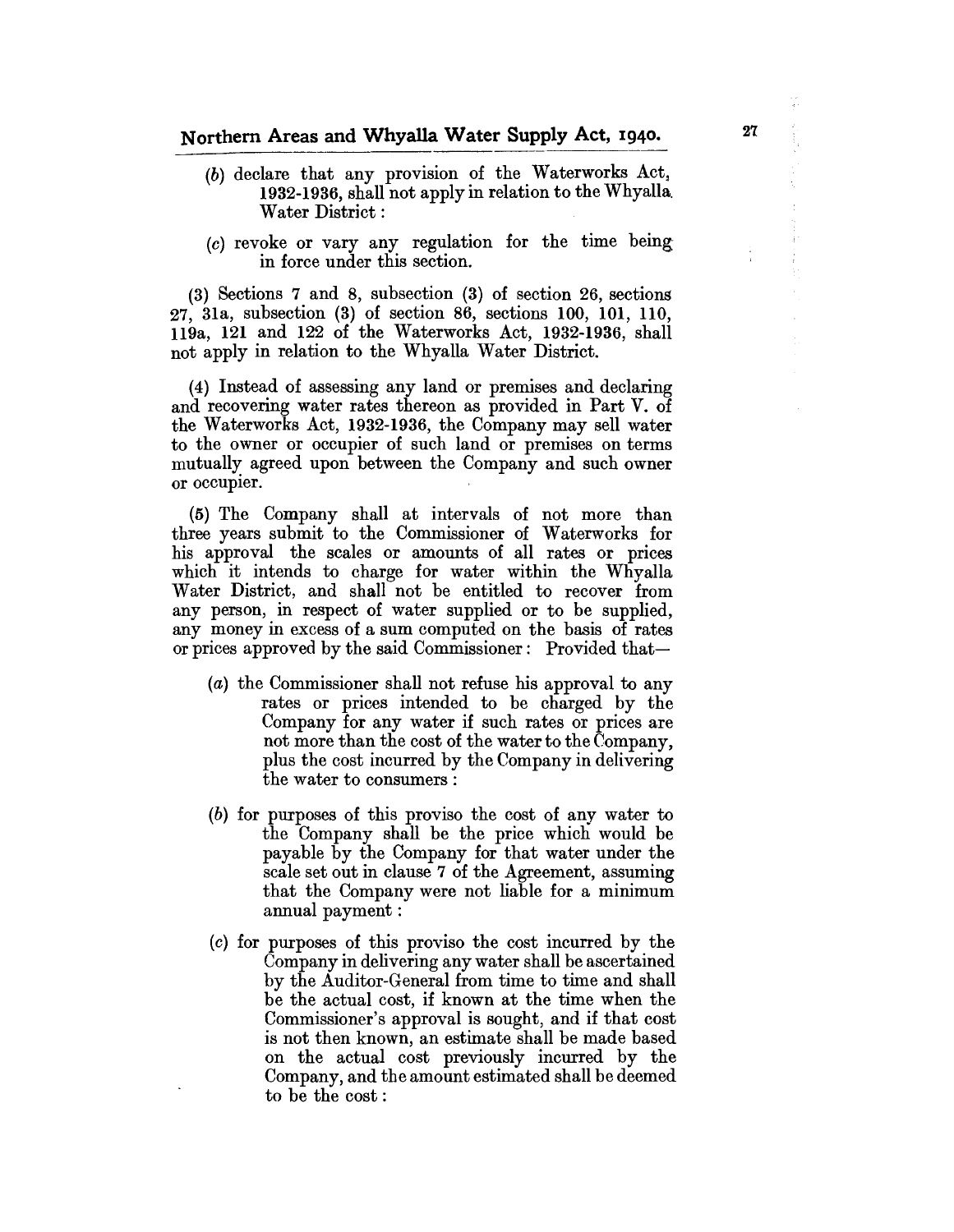# Northern Areas and Whyalla Water Supply Act, 1940.

(d) the certificate of the Auditor-General as to any such  $cost$  as mentioned in paragraph  $(c)$  of this proviso shall be conclusive.

11. The moneys required for the purpose of enabling the Commissioner to perform his duties and exercise his powers and functions under this Act shall be paid out of moneys provided by Parliament for that purpose.

Repeal of s. 4 of<br>Broken Hill<br>Proprietary<br>Company's<br>Indenture Act,<br>1937. 12. Section 4 of the Broken Hill Proprietary Company's Indenture Act, 1937, is repealed.

 $\ddot{\phantom{0}}$ 

In the name and on behalf of His Majesty, I hereby assent to this Bill.

C. M. BARCLAY-HARVEY, Governor.

"Financial provision.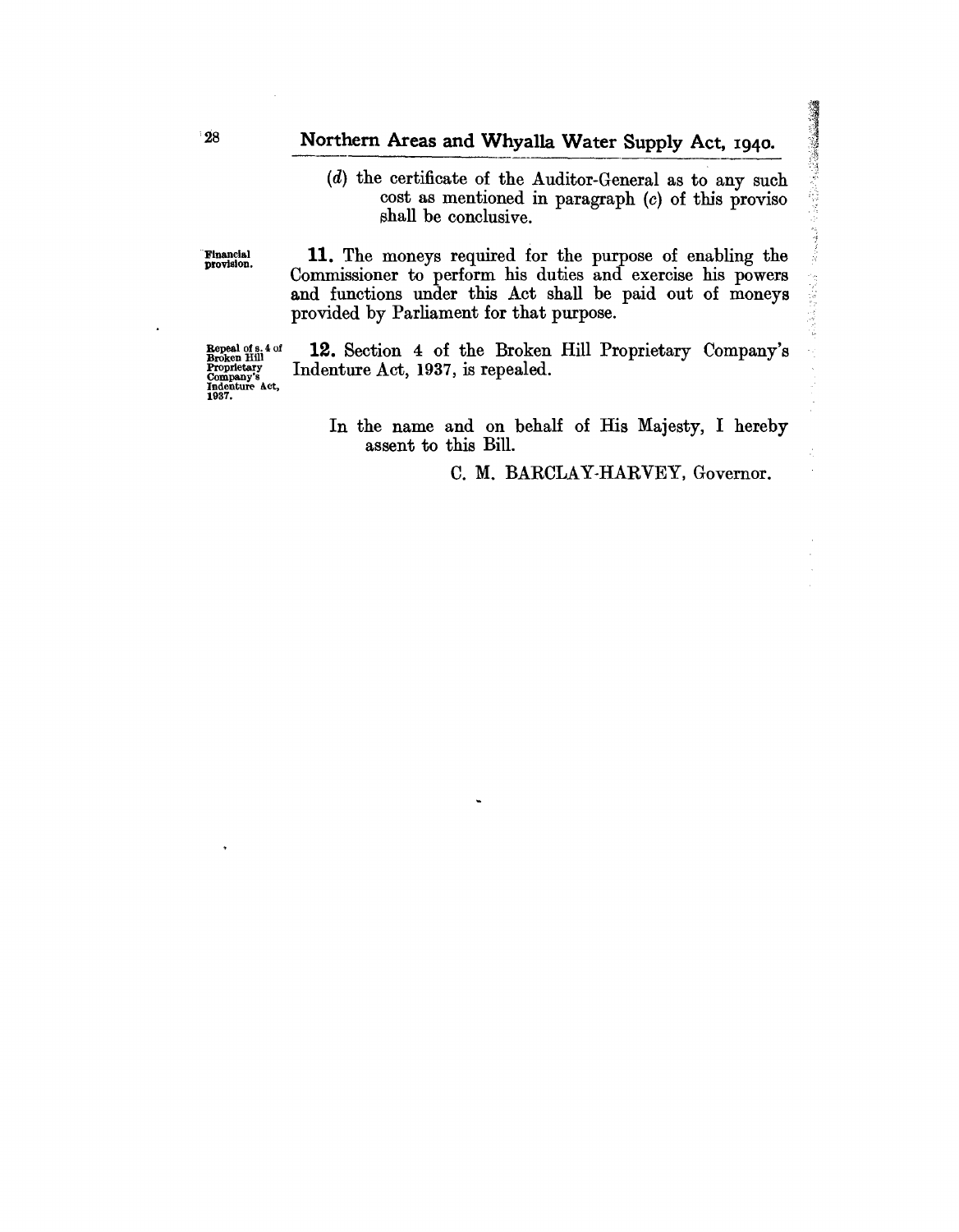### SCHEDULE.

This Agreement made on the nineteenth day of August nineteen hundred and forty between The Commissioner of Waterworks (being the body corporate continued in existence by the Waterworks Act, 1932·1936 of South Australia) of the one part, and The Broken Hill Proprietary Company Limited (a company incorporated in the State of Victoria and having its registered office in Victoria at 422 Little Collins Street Melbourne) and its successors and assigns of the other part:

WHEREAS the said Company has established certain industries at Whyalla in the State of South Australia and for the purposes of those industries and for future developments which may be undertaken requires more water than is at present available, and is willing to purchase water from the said Commissioner on the terms set out in this Agreement:

AND WHEREAS the said Commissioner intends to lay down a pipe line and construct other works for the purpose of providing at Whyalla a supply of water drawn from the River Murray, and is willing to sell water to the Company on the terms set out in this Agreement :

Now THIS AGREEMENT WITNESSETH that the parties hereto agree with each other as follows  $:$ 

- 1. In this Agreement- Interpretation.
	- "the commencing day" means the day on which the Commissioner commences to deliver water in fulfilment of his obligations under this Agreement:
	- " the Commissioner" means the body corporate continued in existence by the Waterworks Act, 1932-1936 of South Australia under the name of " The Commissioner of Waterworks":
	- " the Company" means the company incorporated in the State of Victoria under the name of The Broken Hill Proprietary Company Limited and its successors and assigns:

"the State" means the State of South Australia:

- " waterworks" includes pipes, pumps, reservoirs, dams, and other works, plant and equipment required for the supply of water:
- " year of supply" means period of twelve months commencing on the commencing day or on any anniversary thereof.

2. (1) The clauses of this Agreement, other than clauses  $1$  agreement and 2 thereof, shall have no force or effect until the Act referred ratification. to in subclause (2) of this clause comes into operation; but when the said Act comes into operation, the whole of this Agreement shall forthwith become binding.

29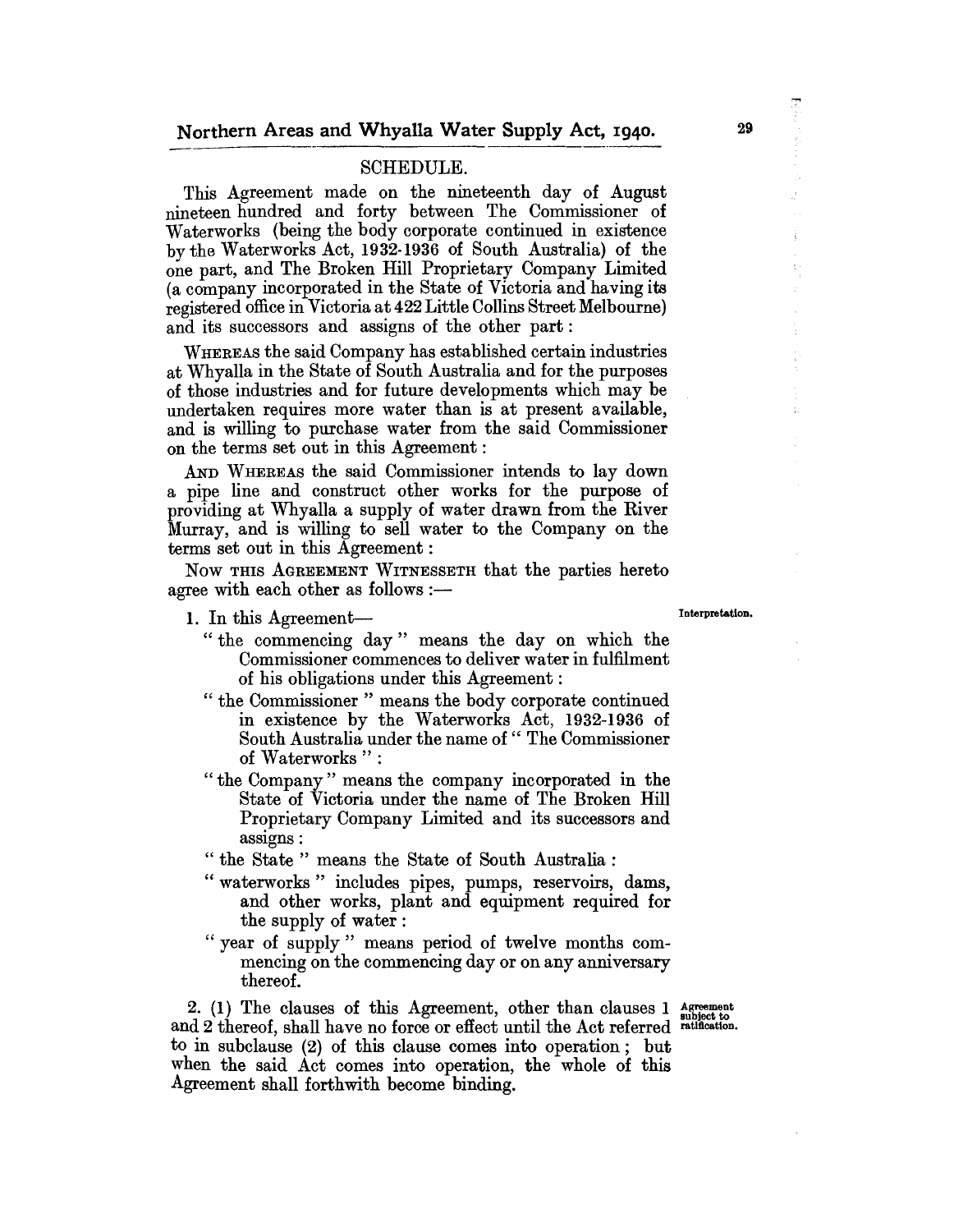#### **Northern Areas and Whyalla Water Supply Act, 1940.**

(2) The Commissioner shall as early as practicable after the execution of this Agreement introduce or cause to be introduced into the Parliament of the State a Bill for an Act to authorize and ratify this Agreement and to provide for carrying it fully into operation.

Term of<br>Agreement.

Commencement of obligation to deliver water.

3. Subject to clause 11 hereof, this Agreement shall remain in operation until the expiration of thirty years calculated as from the commencing day.

4. (a) The Company shall give the Commissioner not less than three years written notice of the day on which it requires the Commissioner to commence delivery of water under this Agreement; and the obligation of the Commissioner so to deliver water shall commence on that day or some other day mutually agreed on: Provided that the Commissioner shall not be liable for any failure to commence delivery on the day so notified or agreed, if that failure is due to causes beyond his control such as-

- $(a)$  war; or
- (b) inability of the Government of South Australia to obtain finance after making all reasonable efforts to do so; or
- (c) inability of the said Government, after making all reasonable efforts to do so, to obtain any materials plant or equipment required for the waterworks necessary to supply water from the River Murray to Whyalla.

Delivery of water.

5. (1) The Commissioner shall, on and after the commencing day, deliver to the Company from time to time such quantity of water from the River Murray as the Company requires but not exceeding three million gallons in any period of twenty-four hours.

(2) The water shall be delivered to the Company at the dam which at the time of the execution of this Agreement belongs to the Company and is situated at Whyalla near the southern boundary of section 26, Hundred of Randall at approximately forty feet above sea level.

(3) The Company shall from time to time give the Commissioner reasonable notice of the quantities of water which it requires.

Construction of mains and other works.

6. The Commissioner shall construct and maintain in good working order all such waterworks as are necessary to provide and deliver the water which the Commissioner is obliged to deliver under this Agreement.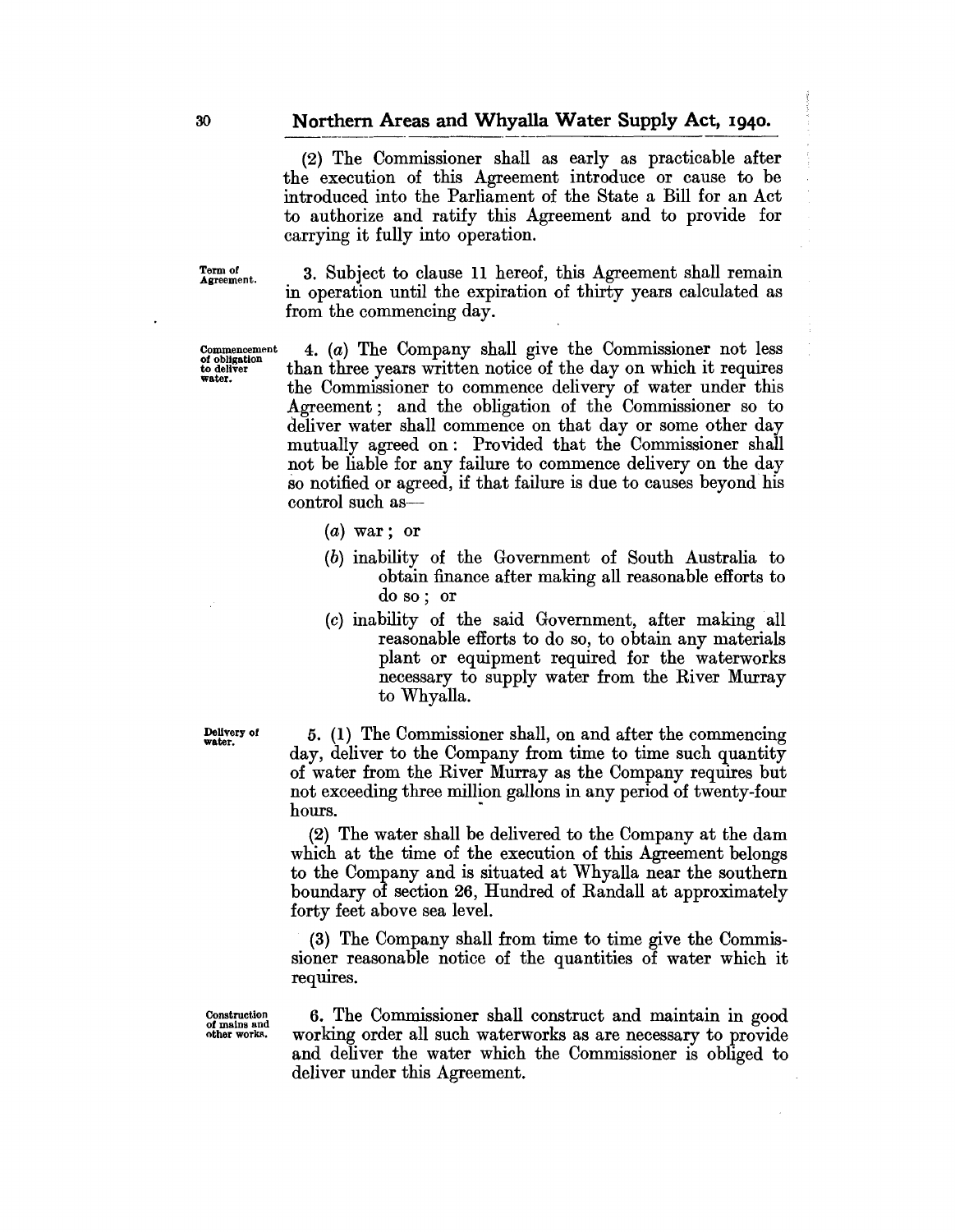7. Subject to the provisions hereinafter contained as to a Price of water. minimum annual payment, the Company shall pay the Commissioner for all water delivered by him to the Company under this Agreement at the following rates :-

For all water up to the first 500 million gallons 2s. 4d. per year of supply per thousand gallons

For all water above 500 million gallons and up 2s. 3d. to 700 million gallons per year of supply per thousand gallons

For all water above 700 million gallons and 2s. 2d. up to 900 million gallons per year of per thousand supply gallons

For all water above 900 million gallons and up 2s. Id. to 1,000 million gallons per year of supply perthousand gallons

For all water above 1,000 million gallons per 2s.<br>year of supply per thousand year of supply gallons

8. (a) Subject to subclause (b) of this clause the Company  $\mathbf{M}_{\text{minum}}$ shall pay to the Commissioner in each year of supply the sum of  $_{\text{payment}}$ . forty thousand pounds for water supplied or to be supplied during that year of supply. The sum so payable for each year of supply shall be paid in four equal quarterly instalments of which the first shall become due and payable on the commencing day of the year of supply, and the remainder on the respective commencing days of the subsequent quarters in the year of supply.

(b) If during any year of supply the value of the water delivered to the Company exceeds forty thousand pounds, the Company shall also within one month after the end of that year of supply pay to the Commissioner the amount by which such value exceeds forty thousand pounds: Provided that if in any year of supply during a triennial period, as hereinafter defined, the value of the water delivered to the Company is less than forty thousand pounds, and in any subsequent year of supply during the same triennial period the value of the . water so delivered is more than forty thousand pounds then • the amount by which the value of the water delivered in the earlier year was less than forty thousand pounds shall be carried forward to the credit of the Company and set off against any sum or sums in excess of forty thousand pounds payable to the Commissioner by the Company in any such subsequent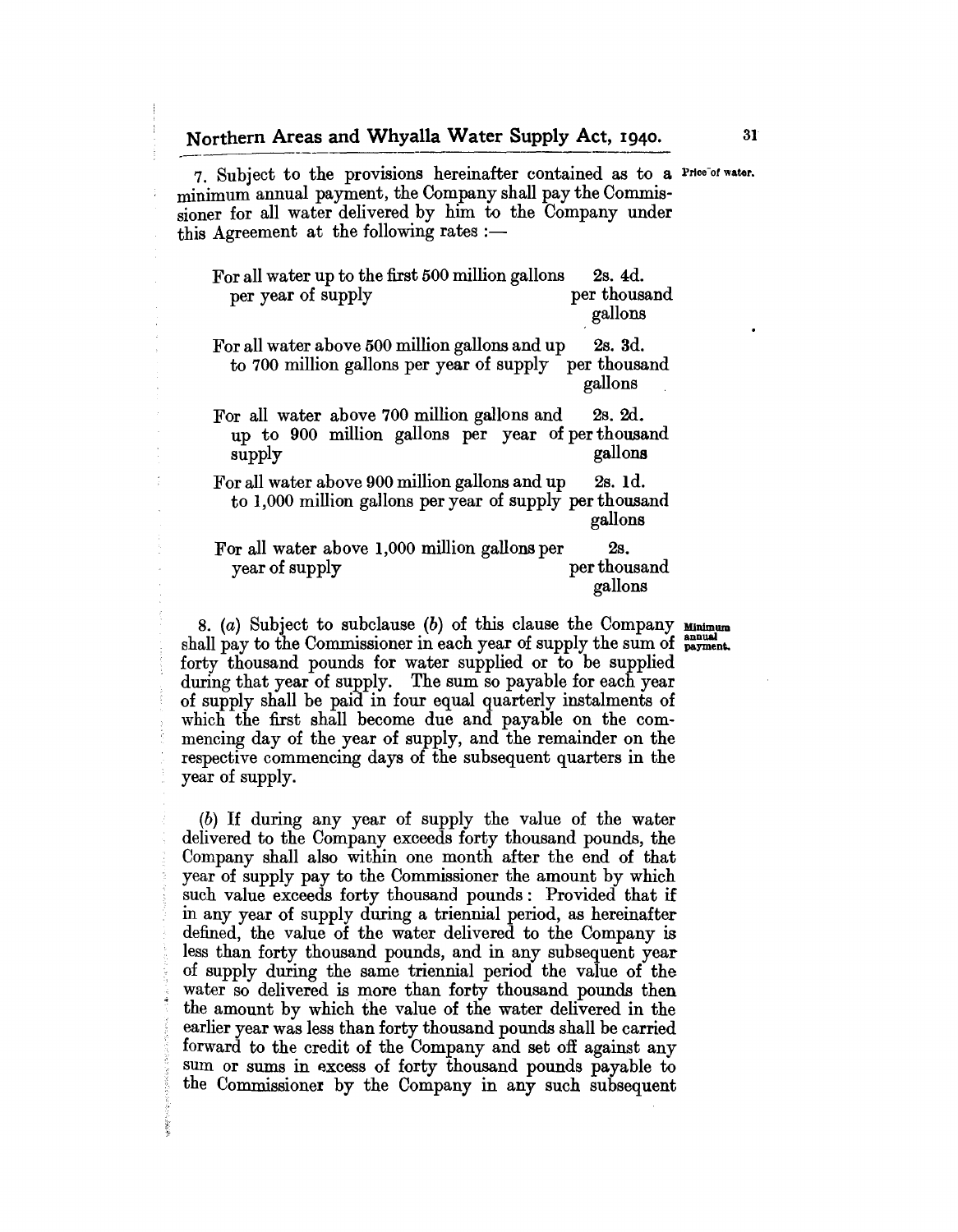year: Provided also that in respect of each triennial period as hereinafter defined the Company shall be obliged to pay only one hundred and twenty thousand pounds or the value of the water delivered to it during that period which ever is the greater.

(0) In this clause" the value of any water" means its price computed on the seale set out in this Agreement at any lower price charged by the Commissioner under any enactment authorizing him to charge lower prices.

(d) For the purpose of this clause the term of this Agreement shall be divided into ten periods each consisting of three years of supply. The first such period shall commence on the commencing day, and the subsequent periods shall commence respectively at the end of the first period and at regular intervals of three years thereafter. In this clause the expression "triennial period" means any such period of three years of supply.

9. The water to be delivered under this Agreement shall be water in the condition in which it is drawn from the River Murray at or near Morgan, and without any filtering, treatment or change except such change (if any) as necessarily occurs during the transmission of the water from Morgan to Whyalla.

Metering.

Quality or water.

10. (a) The Commissioner shall measure all water delivered to the Company under this Agreement by a suitable meter installed at the expense of the Commissioner in the pipe from which the water is so delivered.

(b) The Commissioner shall during each month give the Company a written notige of the amount of water shown by the meter as having been delivered to the Company during the previous month. The notice shall be conclusive evidence of the amount of water delivered in the month to which the notice relates unless it is disputed as provided in this clause.

(0) The Company may within one month after receipt of any such notice give the Commissioner a written notice that it disputes the correctness of the amount of water shown in the notice given by the Commissioner and that it requires the meter to be tested.

(d) The Commissioner shall thereupon conduct a test of the meter by passing through it, into a receptable of known capacity, sufficient water to fill that receptacle or any part thereof of known capacity. The Company shall if so required by the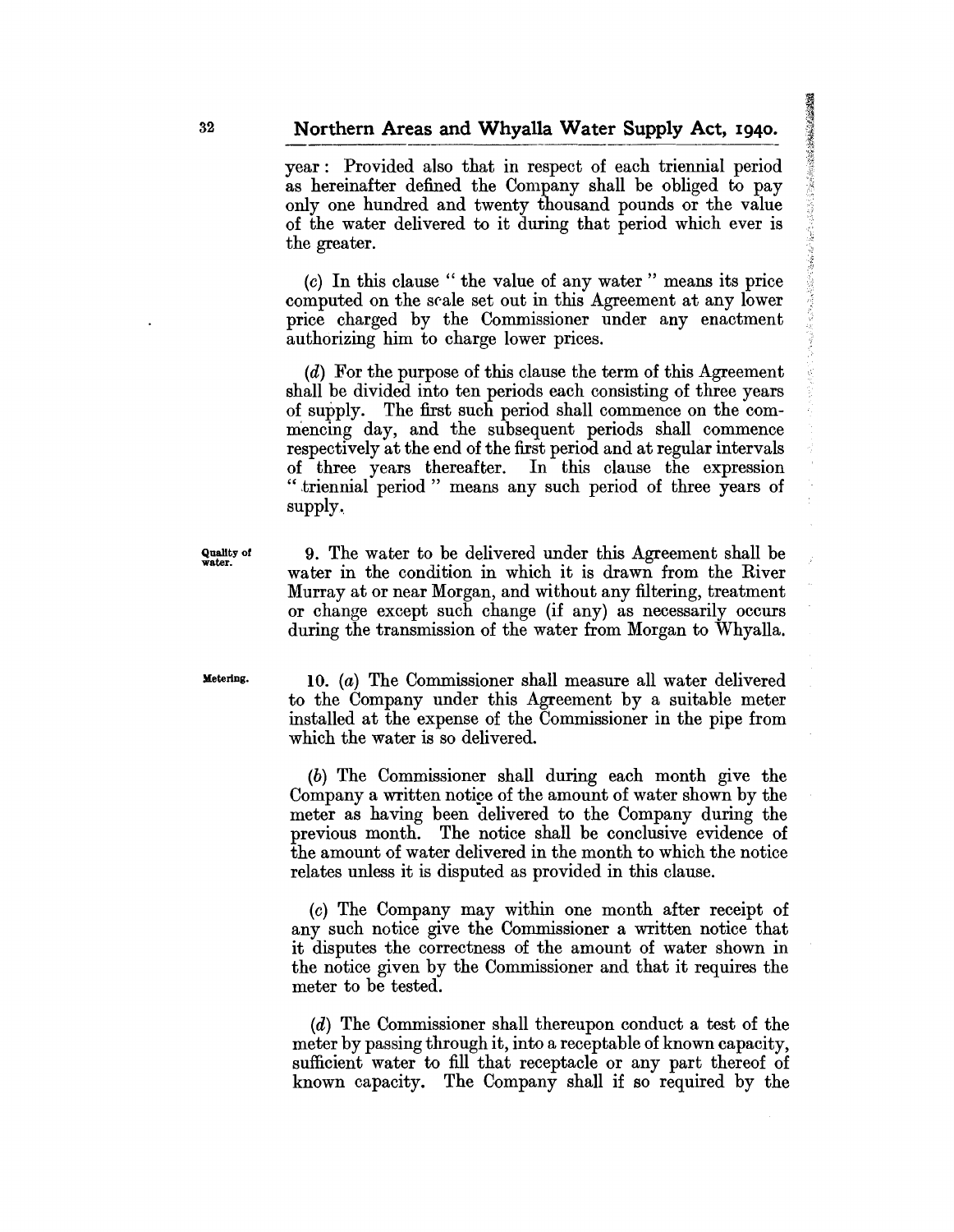Commissioner permit the Commissioner to use without payment, for the purpose of any test under this subclause, any dam or reservoir of the Company which is suitable for that purpose, and can conveniently be so used.

(e) If on such test it appears that the meter is not measuring correctly the water actually delivered, the amount of water shown in the disputed notice and in any subsequent notice given by the Commissioner prior to the test shall be altered so as to show the true amount of water delivered, and the liability of the Company shall be adjusted accordingly. Thereafter, if the meter is not corrected or replaced, due allowance for the error shall be made in each monthly notice showing the amount of water delivered to the Company.

 $(f)$  The Company may at its own expense instal a meter at any"convenient point in the pipe from which water is delivered to the Company. The readings of such meter shall be for the information of the Company, but shall not be binding on the Commissioner unless he agrees to accept them, with or without adjustments, as correct.

(g) The Commissioner may, without any request from the Company, at any time test any meter installed by him for the purpose of measuring the water delivered to the Company, and the Company shall if so required by the Commissioner permit the Commissioner to use for the purpose of the test any dam or reservoir of the Company which is suitable for that purpose and can conveniently be so used.

11. (a) Within three years before the expiration of this Renewal of Agreement, the Company may give the Commissioner written notice of its desire to renew this Agreement for any period specified in the notice, and being not longer than twenty years.

(b) When such a notice has been given the Commissioner and the Company shall, subject as hereinafter mentioned, continue to be bound by this Agreement during the period specified in the notice: Provided that the prices payable by the Company for water during that period shall not necessarily be the same as those set out in this Agreement, but shall be prices which, taking into account the costs of supplying water from Morgan to Whyalla at the time when such prices are being determined, are not less favourable to the Company than those set out in this Agreement; and if the parties do not agree on such prices within twelve months after the Company gives notice under subclause (a) of this clause, either party may require the prices to be determined by arbitration and they shall be determined accordingly.